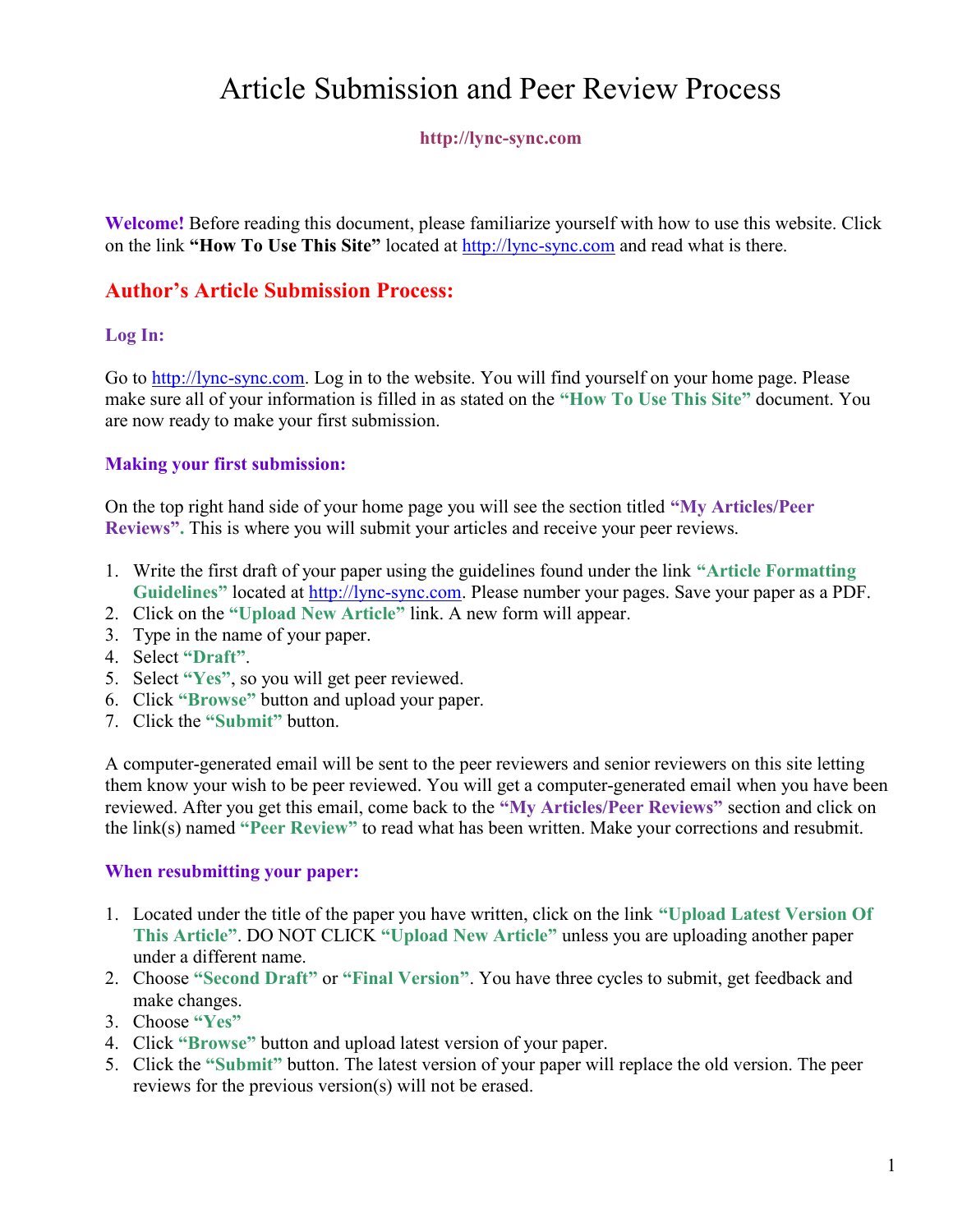# Peer Reviewer Instructions: (Peer Review Check List on last page)

#### Peer Reviewer's Responsibility:

Once you get an email informing you that someone on the site wants his/her article peer reviewed, log in to http://lync-sync.com, go to that person's page, click on the article title and read the article. If you decide to peer review this article, please click on the "I will Peer Review This Article" link. This person will get a computer-generated email informing he/she that you will review him/her. Please write up your review within 30 days of clicking on this link.

# First Draft (Cycle One)

- 1. Make sure article conforms to the formatting standards spelled out in the link "Article Formatting Guidelines" located at http://lync-sync.com and make suggestions for improvement.
- 2. Make sure article conforms to the conceptual and theoretical standard for research articles in that particular genre and make suggestions for improvement.

## Second Draft (Cycle Two)

- 1. Make sure article conforms to methodological research standards for research articles in that particular genre and make suggestions for improvement.
- 2. Check article for technical errors and make suggestions for improvement.

## Final Draft (Cycle Three)

- 1. Check that the author has followed all recommendations from cycle one and two.
- 2. If all recommendations have been implemented, upload a statement informing him/her that he/she is ready for publication.
- 3. If not, upload one more review making your suggestions for improvement.

Up-Load your Review: Write up your peer review and save it as a PDF. Please complete your peer review within 30 days. Make sure to include your name, university affiliation, date of review and the article version somewhere in the text of your review.

- 1. Click on the link "Peer Review This Article".
- 2. Click the "Browse" button.
- 3. Upload your peer review.
- 4. Click "Submit".

This person will get a computer-generated email informing him/her that he/she has been reviewed.

# Additional Questions?

#### custserv@lync-sync.com